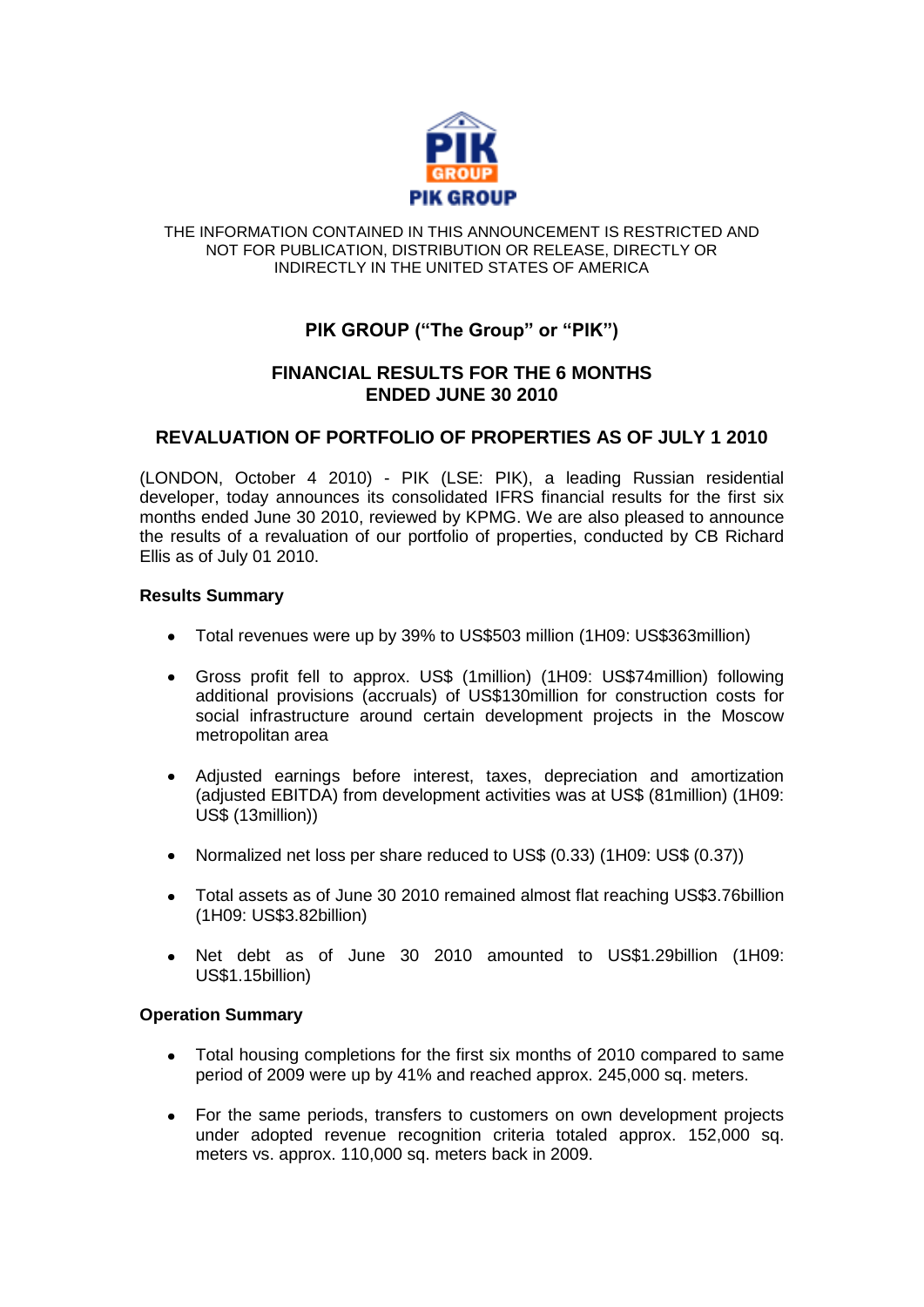New sales contracts to customers (including retail and wholesale) for the same periods were up 6.6 times and reached approx. 159,000 sq. meters.

#### **Valuation Summary**

- Total net selling area decreased by approximately 7% to 10.76mln square meters (January 01 2010: 11.59mln sq meters), following increased presales, revised master plans and reduction of interest in regional projects
- The market value of the remaining portfolio increased by 3% to US\$2.56bn  $\bullet$ (January 01 2010: US\$2.48bn) as more development activity triggered value accretion
- $\bullet$ Market portfolio value per square meter was up by 11% to US\$238 (January 01 2010: US\$214).
- Operational horizon at around 5 years in Moscow and Moscow region is safe and appropriate.

### **Pavel Poselenov, CEO of PIK Group comments:**

*"While completions of residential real estate are always heavily weighted towards the second half of the year, we can see clear signs of recovery in residential apartment sales. Conditions for the consumer continue to improve and the appetite for better living standards remains strong.* 

*PIK is now in a good position to monetize its pipeline. In the first half we continued to enjoy very healthy level of pre-sales on our mass market residential projects"* 

#### **Enquiries:**

| Institutional Investors<br>PIK Group<br>Viktor Szalkay       | Tel: +7 495 505 97 33 ext. 1358/1315<br>ir@pik.ru |
|--------------------------------------------------------------|---------------------------------------------------|
| International media<br>Citigate Dewe Rogerson<br>Tom Baldock | Tel: +44 20 7638 9571                             |
| Russian media<br>Dmitry Ivliev                               | Tel: +7 495 505 97 33 ext. 1028/1010              |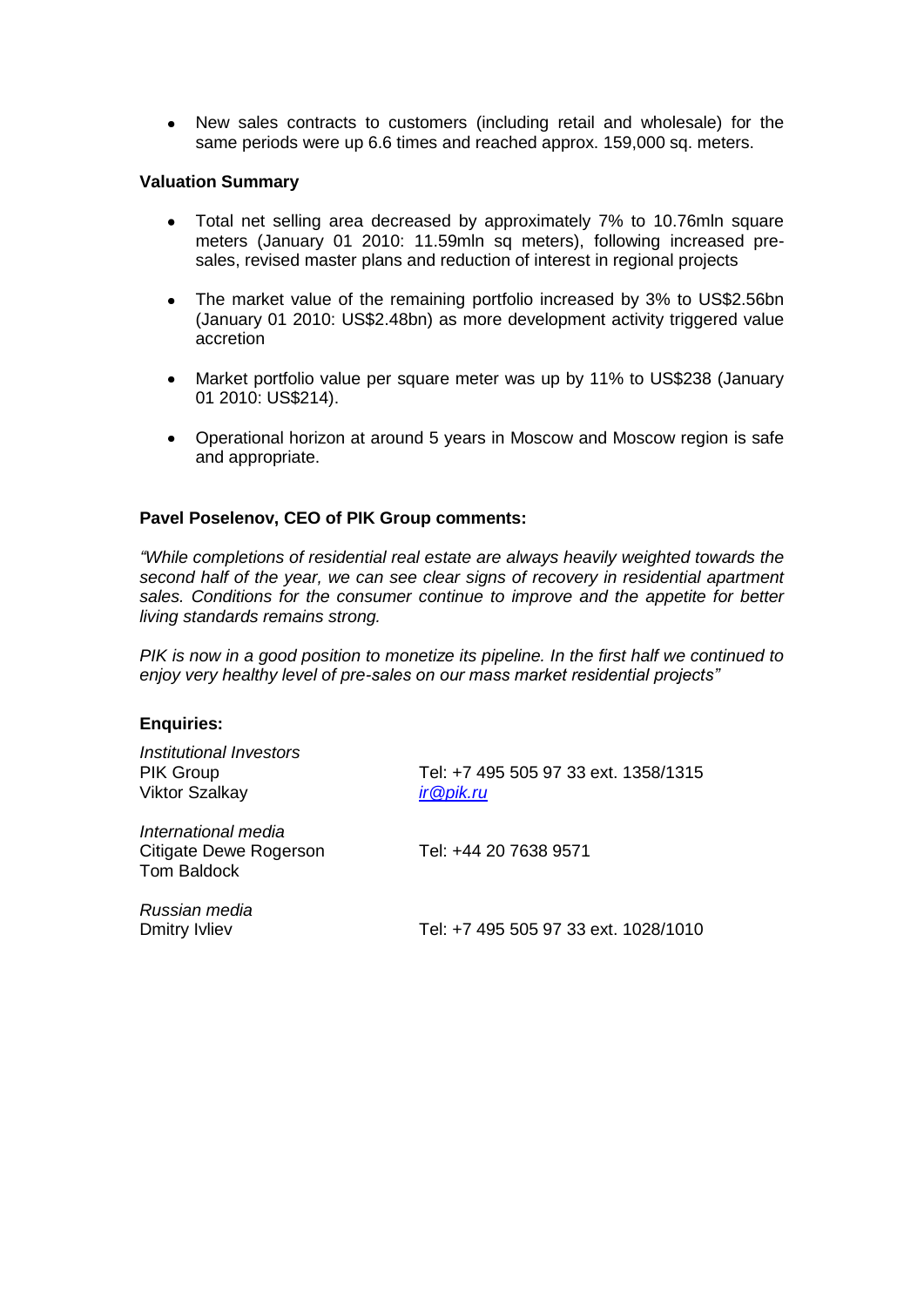#### **Introduction**

From mid-2009, PIK started seeing positive signals in the residential market. Residential prices in Moscow metropolitan area stabilized, customer sentiment changed, and transaction volumes started to increase on a consistent basis. In December 2009, one of the key leading indicators for the industry, secondary market transactions in Moscow, doubled versus the 2009 average. This trend continued in first six months of 2010, and in April 2010 the amount of secondary market transactions in Moscow reached pre-crisis level. Pent-up demand in the secondary market led to higher transaction volumes for almost each of the first six months in 2010 than in any of the previous periods of 2007-2009 years.

Since the second half of 2009, PIK re-launched projects frozen back in 2008-2009 and we were also able to launch new ones. For the first six months of the year PIK managed to pre-sell 159,000 square meters in total (including wholesale and retail), compared to only 123,000 square meters in the whole of 2009. This shows that PIK has started moving in the right direction.

PIK is encouraged by these trends, which bode well for the second half of the year when most of our revenue is recognized; due to our conservative accounting standards sales are only recorded when buildings are completed and formally accepted by the state commission.

### **Operational review**

During the first six months of 2010, PIK Group resumed all development projects frozen in at the end of 2008 and during 2009; the Company also launched a number of projects in the Moscow metropolitan area and selectively in other regions such as for example, Nizhny Novgorod and Obninsk (Kaluga region).

The key new launches (resumptions) in the Moscow metropolitan area include, but not limited to the following projects: English Town, Zapovednaya, Bicevsky, Ak.Vinogradova, Prospect Budennogo, Kuntsevo in Moscow and Khimki "Novokurkino", Mytishchi "Yaroslavsky", Lubertsy "Krasnaya Gorka" in Moscow region.

During the first half of 2010, PIK launched a new mortgage program with Gazprombank on new properties under construction in certain mass market projects. In addition, PIK extended and also launched existing mortgage programs with VTB24, Sberbank and others for properties at the final stage of completion.

The initiation of this mortgage program resulted in a significant increase in the share of PIK sales in the Moscow metropolitan area funded by mortgages, which has risen from well below 5% to above 10% since the beginning of the year.

#### *Housing completions*

During the first six months of 2010, housing completions were up by 41% and reached 245,000 sq. meters (1H09: 174,000 sq. m), of which 85% was located in Moscow metropolitan area.

The above figure includes PIK's own housing completions as well as construction services rendered to third parties and shares of third party co-investors.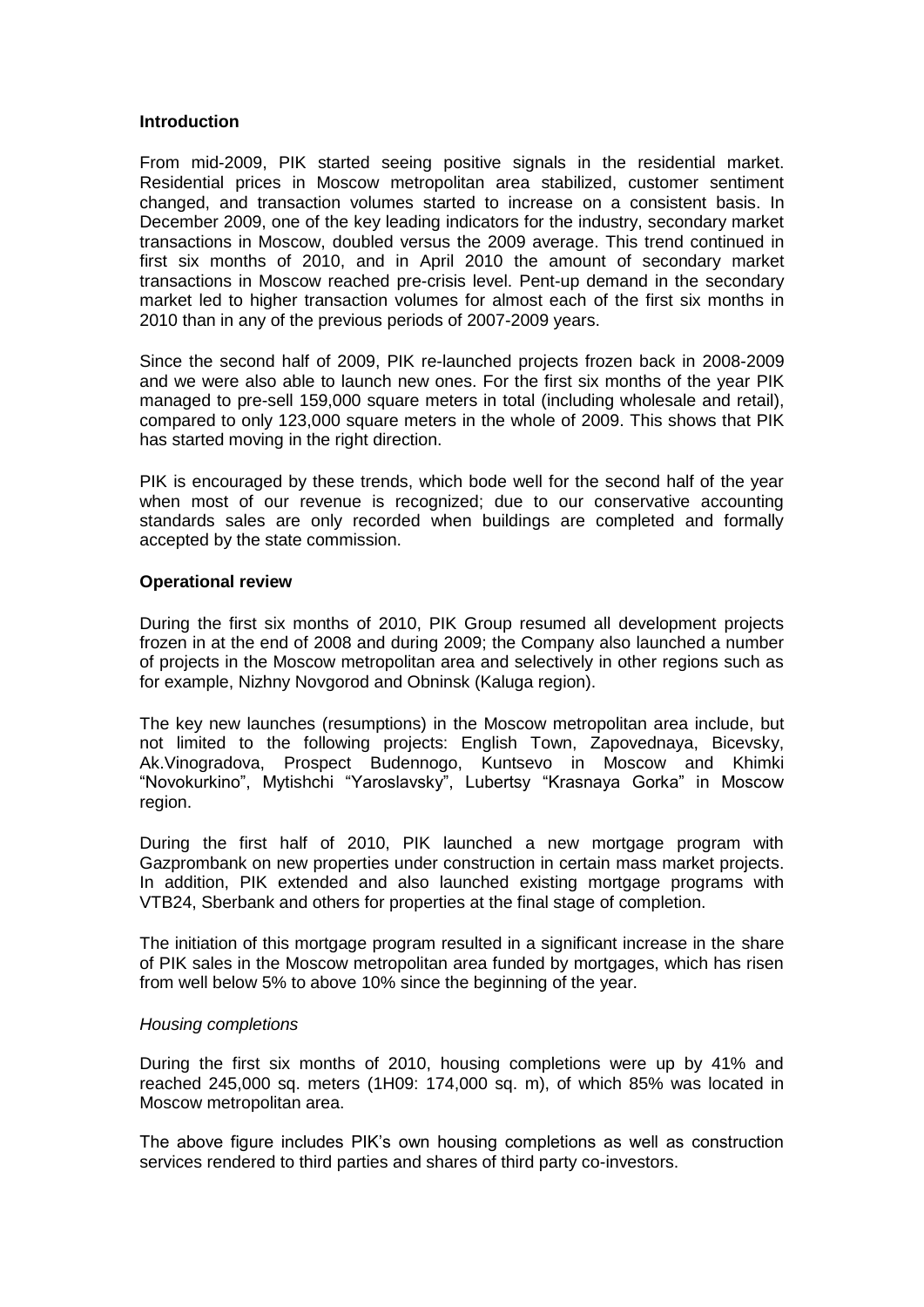New sales contracts to customers (wholesale, retail) on own development projects increased over 6-fold and reached approx. 159,000 sq. meters, while transfers to customers under revenue recognition criteria was upon approx. 152,000 sq. meters.

| In '000 sqm                                     | 2007  | 2008 | 2009 | 6M09 | 6M10 | YoY<br>change,<br>% |
|-------------------------------------------------|-------|------|------|------|------|---------------------|
| Total housing completions <sup>(1)</sup>        | 1.542 | 813  | 884  | 174  | 245  | 40.8%               |
| New sales contracts to customers <sup>(1)</sup> | 825   | 520  | 123  | 24   | 159  | 562.5%              |
| Transfers to customers <sup>(2)</sup>           | 992   | 378  | 492  | 110  | 152  | 38.2%               |

*Source: (1) Management accounts* 

 *(2) as per revenue recognition policy adopted under IFRS*

As shown on the table above, historically housing completions incur in the second half of the year, e.g. c. 20% of total housing completions took place in the first half of 2009, whilst c. 80% were in the second half of 2009

The 41% increase in housing completions in 1H10 came as the Group experienced greater availability of capital, including access to new credit facilities and a boost in cash collections. In addition, part of that sq. meters increase in total housing construction was attributed to construction services activity.

#### *Cash collections*

On the back of a recovering macroeconomic environment and improvements in mortgage accessibility, PIK Group's total cash collections for 1H10 were up by 111% year-on-year, reaching RUB12.8billion (approx.US\$430million). Total cash collections were driven by residential real estate sales, which increased by 404% year-on-year and came to RUB8.7 billion (approx. US\$290million).

PIK Group saw an impressive improvement in residential real estate sales in the first half - both retail and wholesale - in its core market of the Moscow metropolitan area. Residential real estate sales in Moscow increased by more than eighteen-fold and reached RUB4.4 billion (approx. US\$145million).

| (RUB MM)                                                                    | 6 months ended<br>June 30 2009 | 6 months ended<br>June 30 2010 | Change,<br>YoY, % |
|-----------------------------------------------------------------------------|--------------------------------|--------------------------------|-------------------|
| Total cash collections *                                                    | 6,071                          | 12,835                         | 111%              |
| <i>including:</i><br>Cash collections from residential<br>real estate sales | 1.723                          | 8,682                          | 404%              |
| Cash collections from<br>construction services sales and<br>others          | 4.348                          | 4,153                          | $-5%$             |

*(\*) excluding offsets with suppliers*

*Note: Cash collections are non-IFRS measures and represent operating data prepared based upon cash basis. Source: Management accounts*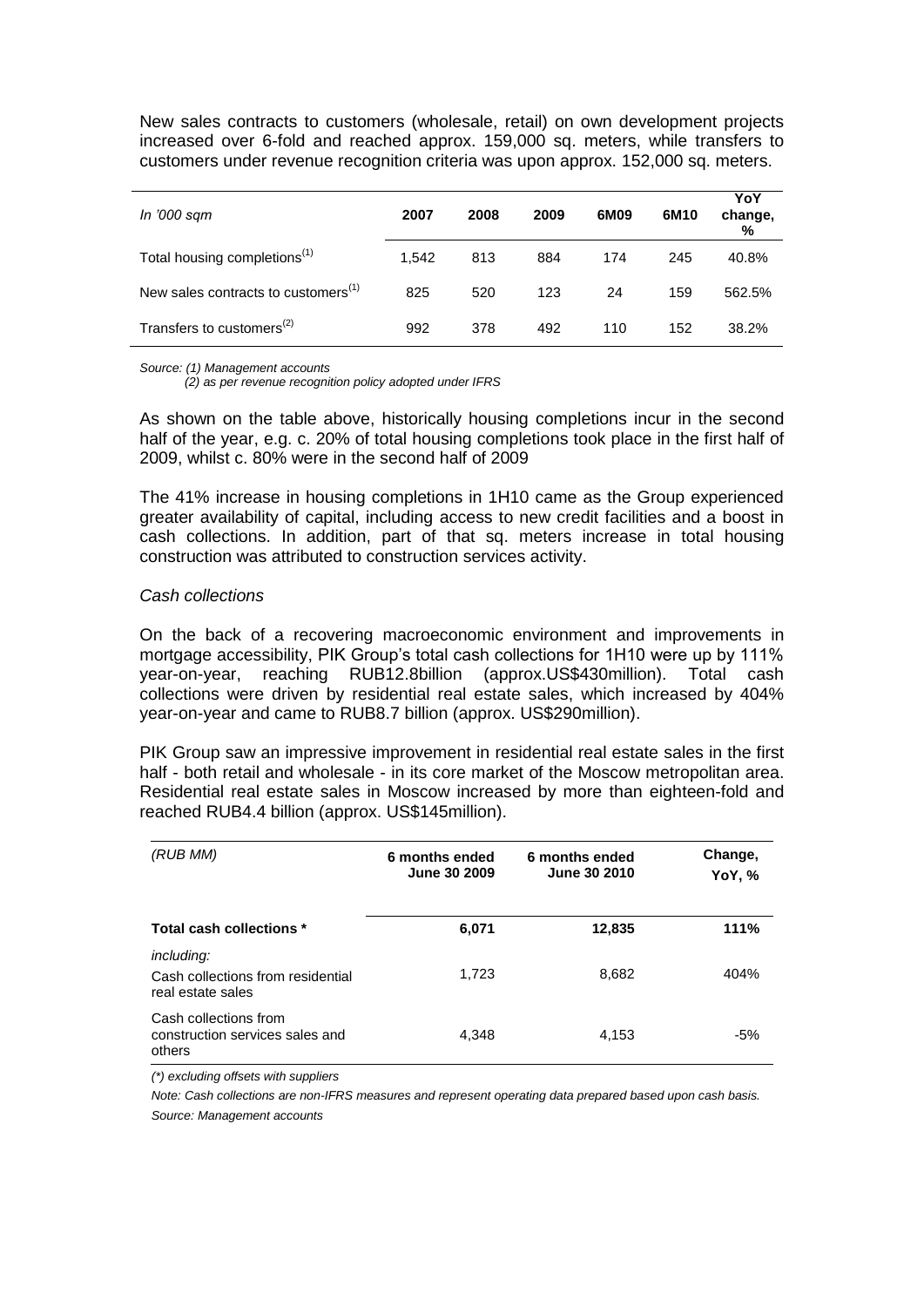#### **Financial review**

In line with PIK's accounting standards, cash collections will be recognized as sales revenue once the residential real estate properties have been completed and third party acceptance acts (formal building certification provided by authorities) are received upon the completed units, i.e. part of pre-sales effected in 2010 would be recognized in sales revenue in 2010 and onwards in 2011-2012. In the first half of the year, PIK Group's top-line revenue showed a 39% increase and reached RUB15.1 billion (approx. US\$503million).

In 1H10, PIK Group continued implementation of its cost optimization program, which resulted in a 12% decline in SG&A expenses. SG&A expenses came to RUB2.0billion (approx. US\$67million) and decreased on the back of optimization of headcount and overheads.

Nevertheless, profitability of operations for 1H10 suffered and gross profit came down to RUB (44million) (approx. US\$ (1.5million)) due to the increased provisions (accruals) for construction costs to completion of RUB3.9 billion (approx. US\$130million). This figure has been recognized in cost of sales. Gross profit margin was negative vs. 20.4% a year ago.

These provisions compromise of two major changes, first, revised master plans on certain developments located in the Moscow region, second, new more costly requirements for social infrastructure imposed by the local authorities.

The revision of the master plans resulted in reduction of net selling area and the respective increase in cost of infrastructure per square meter. As a result additional costs of RUB0.5billion (approx. US\$17million) were recognized during the six-month period ended 30 June 2010 as related to apartments sold prior to 31 December 2009.

In addition, change in design of social infrastructure and utilities as per new requirements imposed by the local authorities resulted in an increase of cost of sales by RUB3.4billion (approx. US\$113million).

EBITDA before accounting for impairment losses and sales of development rights in the first half of 2010 was at RUB (3.2billion) (approx. US\$ (107million)). Adjusted EBITDA from core activities was negative at RUB2.5billion US\$ (81million) (1H09: US\$(13million)).

As a result, in 1H10, PIK Group recorded a net loss of RUB5.2billion (approx. US\$(172million) or RUB (10.4) per share (US\$ (0.35) per share)

As of June 30 2010, total debt increased from US\$1.27billion as of December 31 2009 to US\$1.35billion upon number of drawdowns from existing RUB12.75billion credit facility opened by Sberbank of Russian Federation.

The share of RUB-denominated debt was at 64% of the total debt and that of USDdenominated debt at 36%. The average interest rate for the RUB-denominated debt was at c. 13.5% and c. 11.1% for USD-denominated debt

Net debt was at US\$1.29billion as of June 30 2010.

Year-to-date, PIK successfully restructured and extended maturities with creditors on all outstanding debt with the exception of one debt held by NomosBank. The principal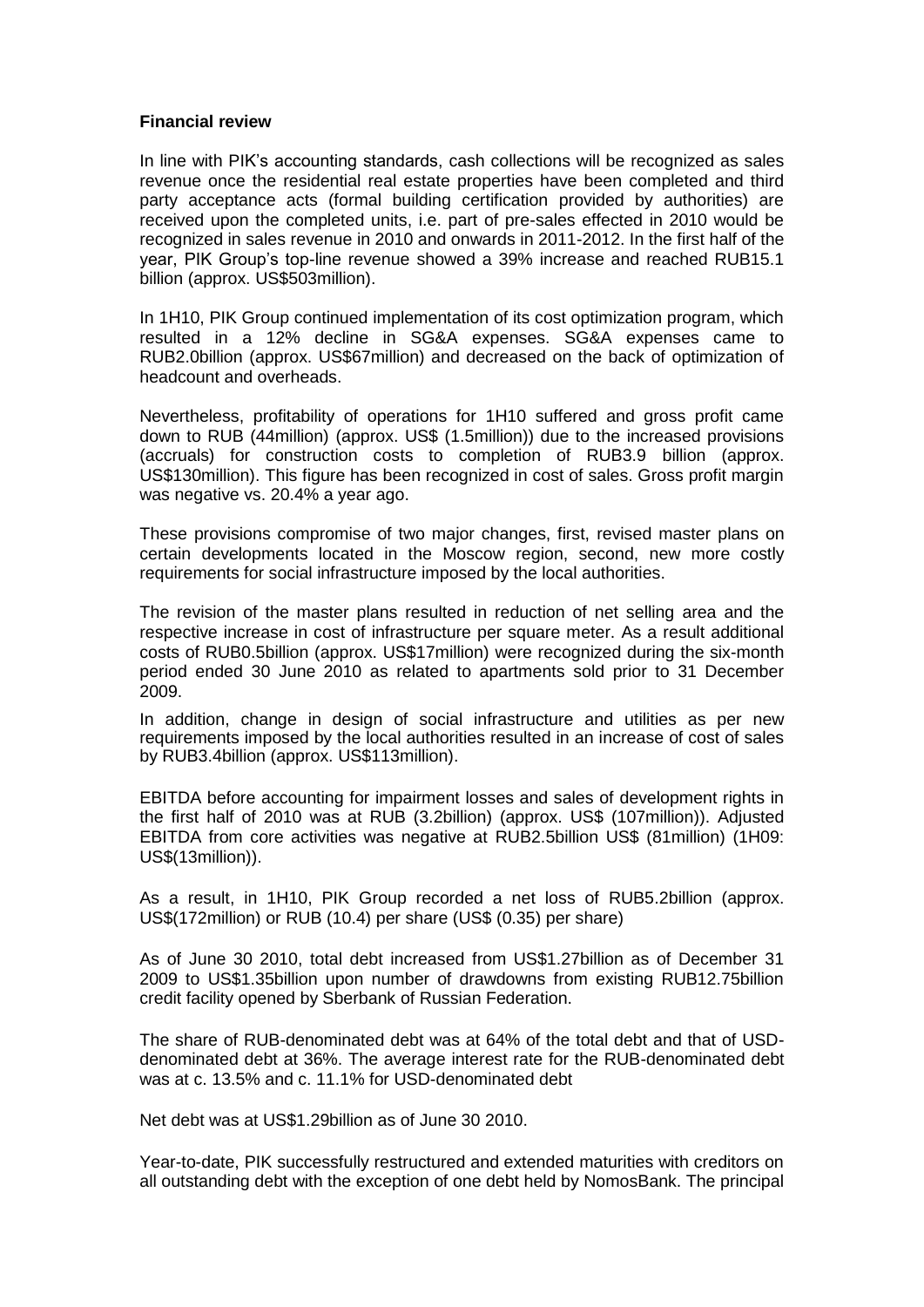amount of that is US\$262million (excluding accrued penalties). Management continues to hold discussions with Nomosbank regarding the restructuring of this debt and expects final resolution by the end of the year.

#### **Portfolio valuation**

Total net selling area decreased by approximately 7% to 10.76million square meters (January 01 2010: 11.59million sq.meters), of which 97% is represented by area for residential development.

This reduction was due to several factors. Firstly we experienced improved presales of 159,000 square meters during the first half of the year. Secondly, the revision of master plans for three residential projects in the Moscow metropolitan area resulted in a reduction of net selling area by 383,000 square meters. Finally, in line with our focus on the Moscow metropolitan area, we also reduced our interests (together with outstanding liabilities) in a number of low margin regional projects at an early stage of development; this had a cumulative effect of decreasing our portfolio by 290,000 square meters.

Following these disposals, the market value of the remaining portfolio increased by 3% to US\$2.56billion (January 01 2010: US\$2.48billion) as more development activity triggered value accretion. By the end of the period, the market portfolio value per square meter was up by 11% to US\$238 (January 01 2010: US\$214).

| Breakdown of properties by type         | NSA unsold area<br>('000 sqm) | Value<br>(US\$MM) |
|-----------------------------------------|-------------------------------|-------------------|
| Completed and partially sold properties | 17                            | 18                |
| Properties in course of development     | 3,239                         | 1,408             |
| Properties held for future development  | 7,506                         | 1,138             |
| Total                                   | 10,762                        | 2,564             |

*Note: NSA is the abbreviation for net selling area Source: CB Richard Ellis valuation report*

| Breakdown of properties by geography | Number of<br>properties | <b>NSA unsold</b><br>area<br>('000 sqm) | <b>Market value</b><br>(US\$MM) |
|--------------------------------------|-------------------------|-----------------------------------------|---------------------------------|
| Moscow                               | 29                      | 1,358                                   | 1,482                           |
| Moscow Region                        | 23                      | 3,916                                   | 774                             |
| Russia's Regions                     | 51                      | 5,488                                   | 308                             |
| <b>Total</b>                         | 103                     | 10,762                                  | 2,564                           |

*Note: NSA is the abbreviation for net selling area Source: CB Richard Ellis valuation report*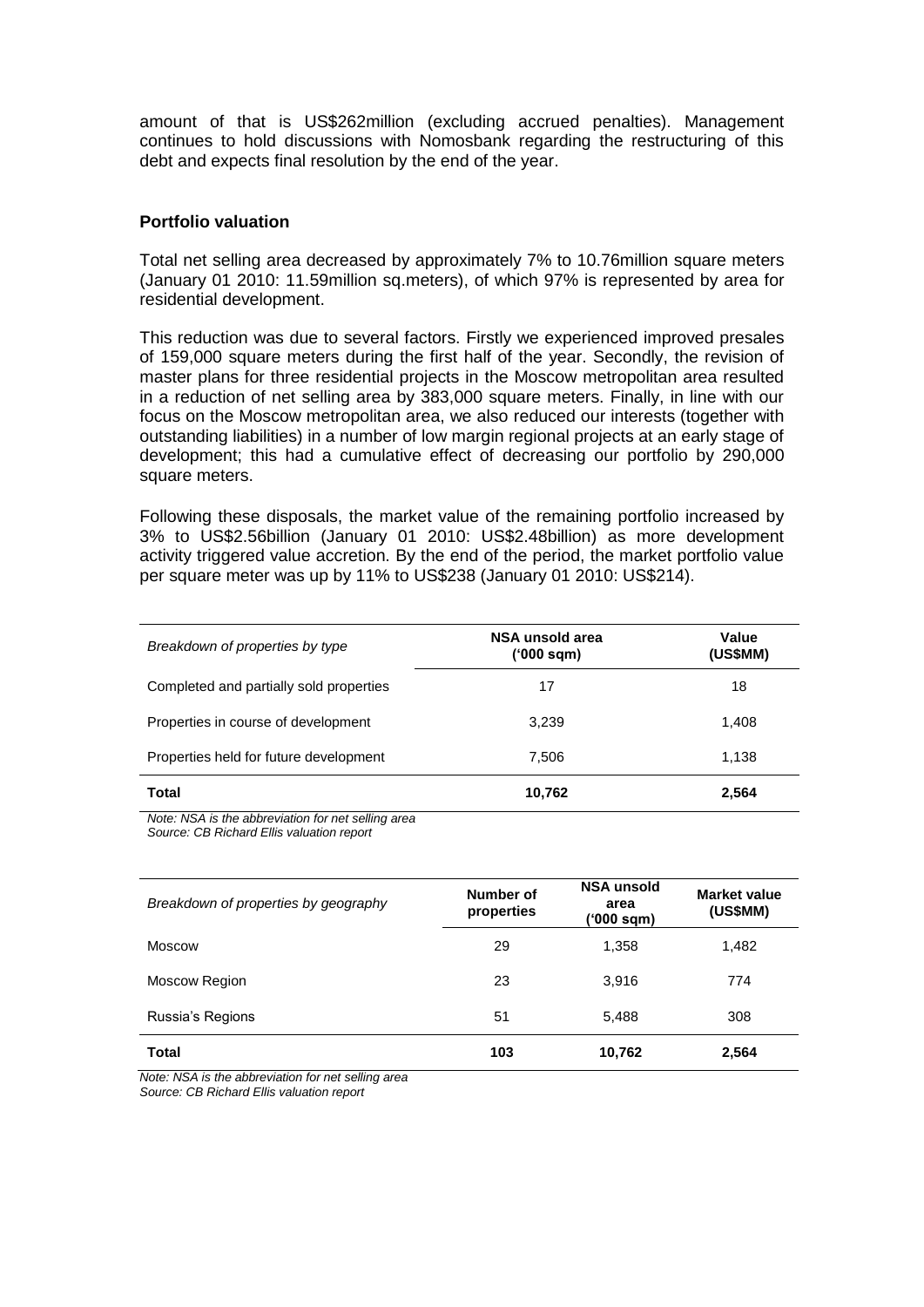|                                         |                  |                                         | <b>January 01 2010</b>              |                   | <b>July 01 2010</b>                 |                   |
|-----------------------------------------|------------------|-----------------------------------------|-------------------------------------|-------------------|-------------------------------------|-------------------|
| <b>Project Name</b>                     | Location         | <b>Type</b>                             | <b>Unsold</b><br>area ('000<br>sqm) | Value<br>(US\$MM) | <b>Unsold</b><br>area ('000<br>sqm) | Value<br>(US\$MM) |
| Mantulinskaya St., 7                    | <b>Moscow</b>    | High-end<br>Residential /<br>Commercial | 252                                 | 184               | 254                                 | 326               |
| Mytnaya, 13 (English<br>Town)           | <b>Moscow</b>    | High-end<br>Residential                 | 48                                  | 357               | 49                                  | 307               |
| Mytishi, Yaroslavsky                    | Moscow<br>Region | Mass Market<br>Residential              | 726                                 | 190               | 697                                 | 235               |
| Kuntsevo                                | Moscow           | Mass Market<br>Residential              | 163                                 | 150               | 164                                 | 168               |
| Khimki, Novokurkino                     | Moscow<br>Region | <b>Mass Market</b><br>Residential       | 650                                 | 311               | 321                                 | 163               |
| Kommunarka, plot<br>#27                 | Moscow<br>Region | <b>Mass Market</b><br>Residential       | 1,023                               | 158               | 1,089                               | 147               |
| Khimki, Sovkhoznaya<br>str., 11         | Moscow<br>Region | Mass Market<br>Residential              | 318                                 | 104               | 306                                 | 104               |
| Mitchurinsky<br>prospect., 5-6          | <b>Moscow</b>    | High-end<br>Residential                 | 65                                  | 95                | 65                                  | 94                |
| Perovskaya St., 66                      | Moscow           | <b>Mass Market</b><br>Residential       | 139                                 | 82                | 139                                 | 89                |
| Kutuzovsky prospekt,<br>14A (Park-City) | <b>Moscow</b>    | High-end<br>Residential.<br>Commercial  | 101                                 | 81                | 64                                  | 76                |
| <b>Subtotal</b>                         |                  |                                         | 3,485                               | 1,712             | 3,148                               | 1,709             |
| As of total, %                          |                  |                                         | 30.00%                              | 69.10%            | 29.25%                              | 66.73%            |

## **Top-10 projects by value summary**

*Source: CB Richard Ellis valuation report*

# **Strategy**

Our strategy is set with the aim to align to new economic landspace. It is primarily aimed on maintaining a leading position as an established developer in the Moscow metropolitan area, PIK Group's core market, with focus on development of affordable housing in urban neighbourhoods for the Russian middle class.

PIK is determined to realize a capacity utilization rate of approximately 1.0-1.2 million square meters per year in the medium term. PIK would continue to execute on existing land plots with the highest development margins and highest vertical integration. Our aim is to monetize existing landbank potential across all cities.

PIK Group is comfortable with its 3-5 year horizon of uninterrupted construction activity and expects to retain a very selective and disciplined approach when entering into new Moscow metropolitan area – based projects.

# **Corporate Governance**

### *Shareholder structure*

As of June 30 2010, the founding shareholders had an interest of approximately 22.5% of PIK Group, while Nafta Moskva Group had under control approximately 38.3% of PIK Group. The rest is considered to be free-float on different stock markets.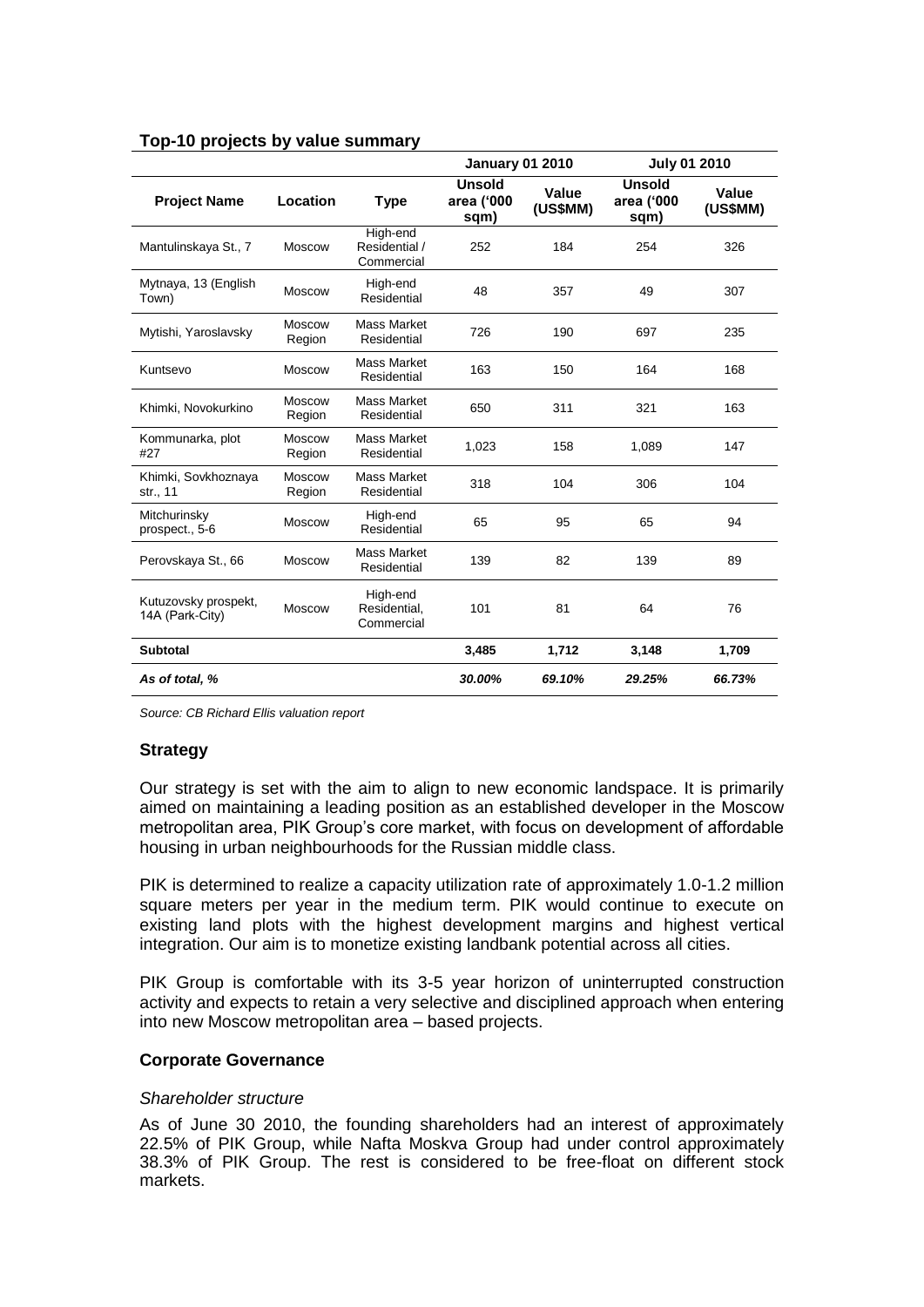### *Board of Directors*

At the Group's General Meeting of Shareholders on 31 May 2010, the Company's shareholders approved the election of the following members of the Board of Directors:

- Yury V. Zhukov Member of the Board of Directors;
- Alexander Mosionzhik Nafta Moskva, Chairman of the Board of Directors;
- Pavel Grachev Moscow Representative Office of Nafta Moskva (Cyprus), Managing Director;
- Lee S. Timmins Hines International Corporation, Head of Moscow Representative Office;
- Alexander Gubarev Head of Moscow Representative Office of Galahad Advisers Limited;
- Sergey Bessonov Deputy Director of the Department for Work with Major Clients at Sberbank of Russia;
- Anna Kolonchina Moscow Representative Office of Nafta Moskva (Cyprus), Managing Director;
- Pavel Poselenov CEO, President of PIK Group.

On August 12 2010, the Board of Directors meeting of PIK Group took place. The Board of Directors resolved to approve the decision on the additional issue of securities, which followed the Board decision of July 28 2010 to increase the Company's charter capital by means of an offering of additional ordinary registered uncertified shares in the amount of up to 123,315,000 (one hundred twenty three million three hundred fifteen thousand) with a nominal value per share of 62.50 (sixty two point fifty) rubles. It is proposed that the Additional Shares be placed by means of an open subscription.

### **2010 outlook**

Consensus GDP forecasts for Russia stand at 4.5% and 4.0% for 2010 and 2011, accordingly, while the Federal Government continues to make residential housing a political priority.

This backdrop enables us to continue with our previous guidance for FY2010 of 1million sq. meters of total housing completions.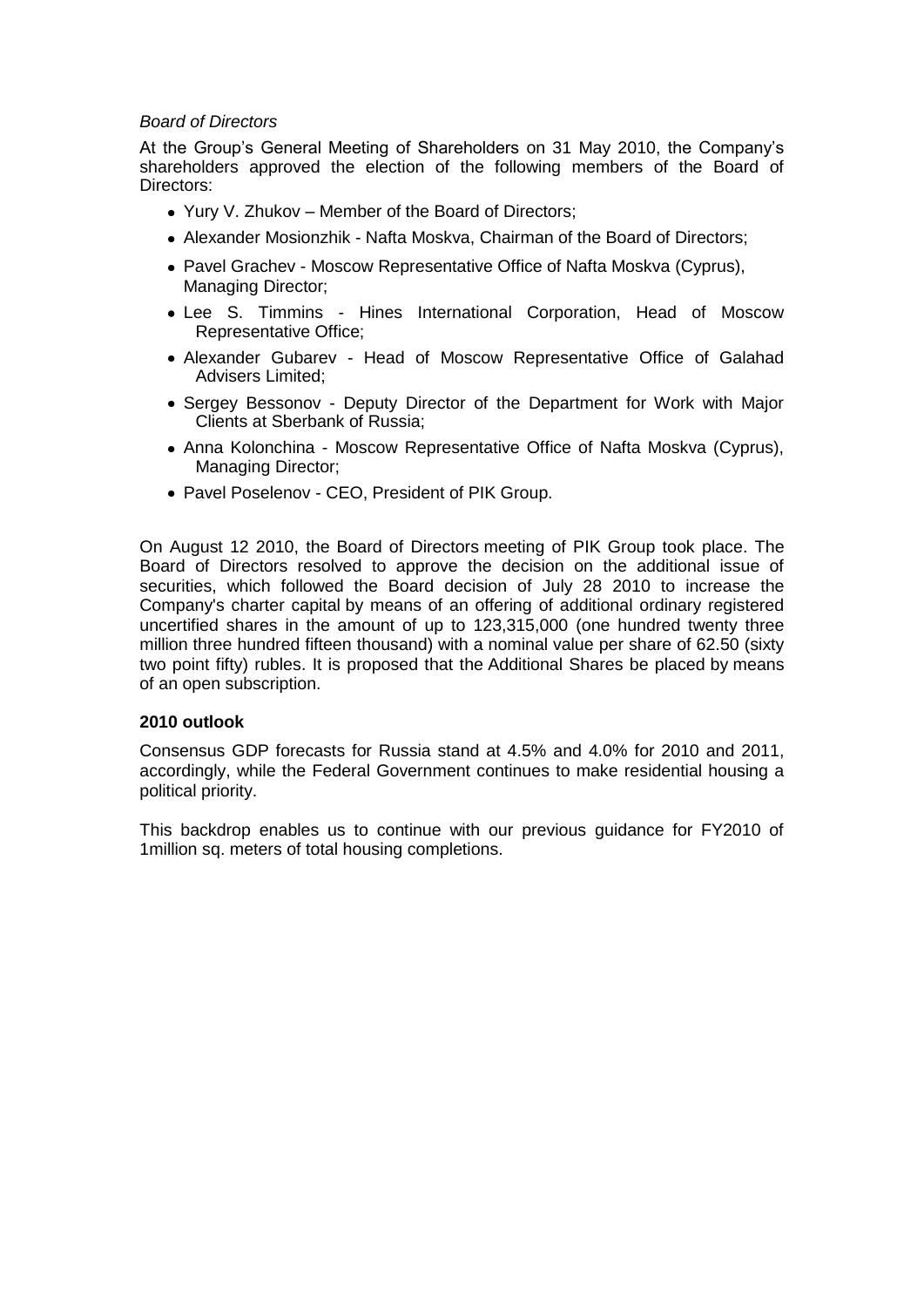*Note: The calculation of following measures used in this announcement is set below. Our calculations of the below measures may be different from the calculation used by other*  companies and therefore comparability may be limited. The below measures are not *measures of financial performance under IFRS.* 

*1a). EBITDA represents net profit/loss for the period before income tax expenses, interest income, interest expense including penalties payable, depreciation and amortization.*

|                                              | 1H <sub>10</sub> | 1H <sub>09</sub> |
|----------------------------------------------|------------------|------------------|
|                                              | <b>MM USD</b>    | <b>MM USD</b>    |
| Net (Loss)/profit for the period             | $-172$           | $-186$           |
| Depreciation and amortisation                | 13               | 16               |
| Interest expense including penalties payable | 109              | 132              |
| Interest income                              | -7               | -7               |
| Income tax expense/(credit)                  | -50              | $-10$            |
| <b>EBITDA</b>                                | -107             | -55              |

*1b) Adjusted EBITDA from development activities represents net profit/loss for the period before income tax expenses, interest income, interest expense including penalties payable, depreciation, foreign exchange gain/(loss), impairment losses, impairment loss on financial assets, income/loss from disposal of a subsidiary and other income/expense (net).*

|                                                      | 1H <sub>10</sub> | 1H <sub>09</sub> |
|------------------------------------------------------|------------------|------------------|
|                                                      | <b>MM USD</b>    | USD<br>MМ        |
| Net (Loss)/profit for the year                       | $-172$           | $-186$           |
| Plus: Depreciation and amortisation                  | 13               | 16               |
| Income tax expenses/(credit)                         | $-50$            | $-10$            |
| Interest expenses, including penalties payable       | 109              | 132              |
| Less: Interest income                                | $-7$             | -7               |
| Impairment losses/(gain) on non-financial assets and |                  |                  |
| inventory write down                                 | 20               | -9               |
| Impairment losses/(gain) on financial assets         | O                | 10               |
| Foreign exchange loss/(gain)                         | 16               | 39               |
| (Income)/loss from disposal of a subsidiary          | $-11$            |                  |
| Other income (net)                                   |                  |                  |
| <b>Adjusted EBITDA from development activities</b>   | -81              | -13              |

*2a) Normalized net profit/loss calculated as net profit impairment losses, impairment loss on financial assets, income/loss from disposal of a subsidiary and other income/expense (net).*

|                                                      | 1H <sub>10</sub> | 1H <sub>09</sub> |
|------------------------------------------------------|------------------|------------------|
|                                                      | <b>MM USD</b>    | <b>MM USD</b>    |
| Net (Loss)/profit for the year                       | $-172$           | $-186$           |
| Impairment losses/(gain) on non-financial assets and |                  |                  |
| inventory write down                                 | 20               | -9               |
| Impairment losses/(gain) on financial assets         |                  | 10               |
| (Income)/loss from disposal of a subsidiary          | $-11$            | 0                |
| Other income (net)                                   |                  |                  |
| <b>Normalized net loss</b>                           | $-162$           | -183             |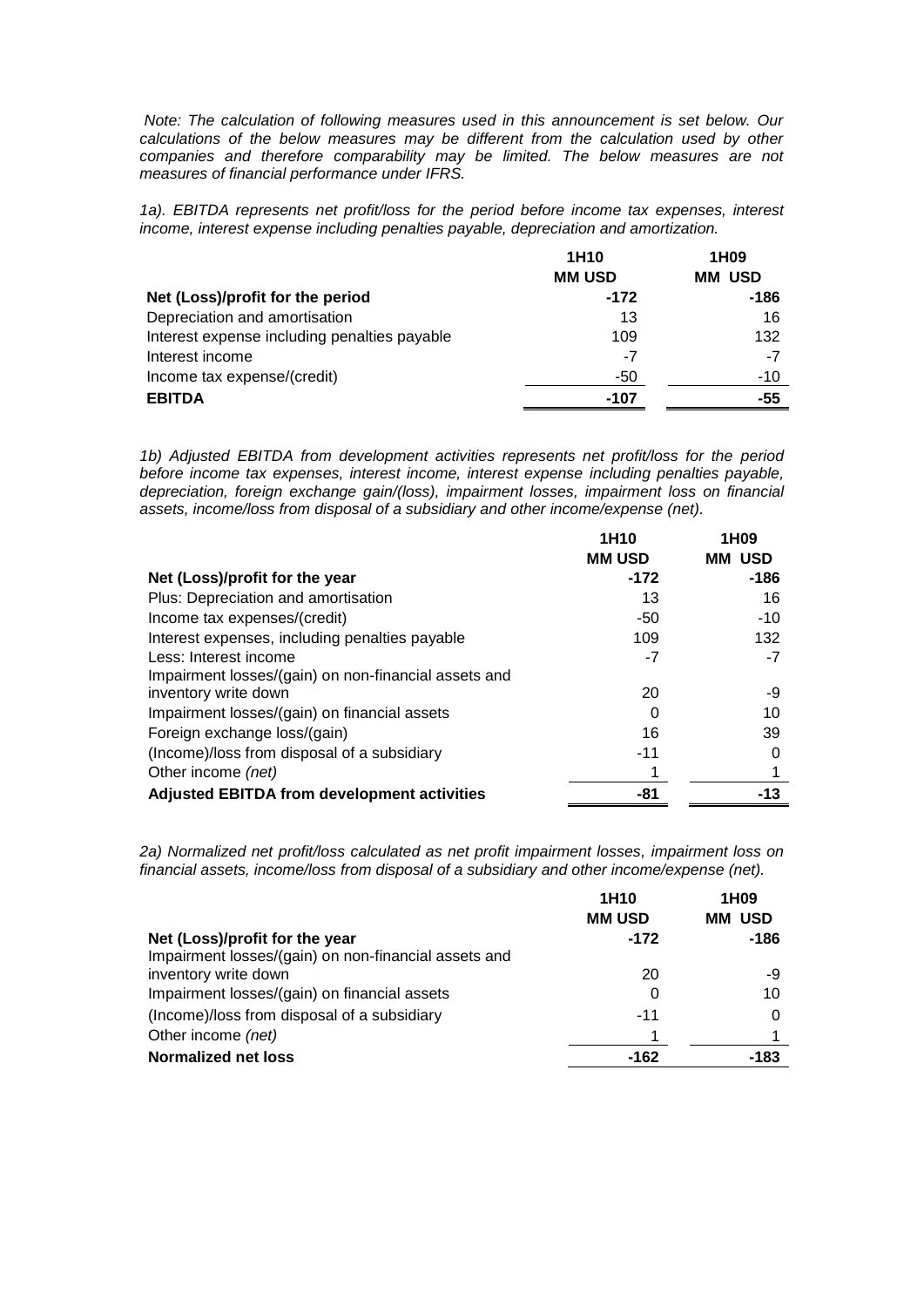*2b) Normalized profit/loss per share calculated as normalized net profit/loss divided by number of shares outstanding as of December 31.*

|                                                | 1H <sub>10</sub><br><b>MM USD</b> | 1H <sub>09</sub><br><b>MM USD</b> |
|------------------------------------------------|-----------------------------------|-----------------------------------|
| Normalized net profit                          | $-172$                            | -183                              |
| Number of shares outstanding as of December 31 | 493.26                            | 493.26                            |
| Normalized net profit/share                    | $-0.33$                           | $-0.37$                           |

*3. Total assets calculated as sum of non-current and current assets.*

|                          | June 30<br>2010<br><b>MM USD</b> | December 31<br>2009<br><b>MM USD</b> |
|--------------------------|----------------------------------|--------------------------------------|
| Total non-current assets | 1.124                            | 1.224                                |
| Total current assets     | 2.640                            | 2,600                                |
| <b>Total assets</b>      | 3,764                            | 3.824                                |

*4. Total debt calculated as sum of non-current loans and borrowings, current loans and borrowings.*

| June 30<br>2010 | December 31<br>2009 |
|-----------------|---------------------|
| <b>MM USD</b>   | <b>MM USD</b>       |
| 230             | 208                 |
| 1.122           | 1,058               |
| 1,352           | 1.266               |
|                 |                     |

*5. Net debt calculated as total debt less cash and cash equivalents.*

|                           | June 30<br>2010 | December 31<br>2009 |  |
|---------------------------|-----------------|---------------------|--|
|                           | <b>MM USD</b>   | <b>MM USD</b>       |  |
| Total debt                | 1.352           | 1,266               |  |
| Cash and cash equivalents | 63              | 113                 |  |
| Net debt                  | 1.289           | 1,153               |  |

*Some of the information in this press release may contain projections or other forward-looking statements regarding future events or the future financial performance of PIK. You can identify forward-looking statements by terms such as "expect," "believe," "anticipate," "estimate," "intend," "will," "could," "may" or "might" the negative of such terms or other similar expressions. These statements are only predictions and actual events or results may differ materially. PIK does not intend to or undertake any obligation to update these statements to reflect events and circumstances occurring after the date hereof or to reflect the occurrence of unanticipated events. Many factors could cause the actual results to differ materially from those contained in PIK's projections or forward-looking statements, including, among others, general economic conditions, PIK's competitive environment, risks associated with operating in Russia, rapid technological and market change, and other factors specifically related to PIK and its operations.*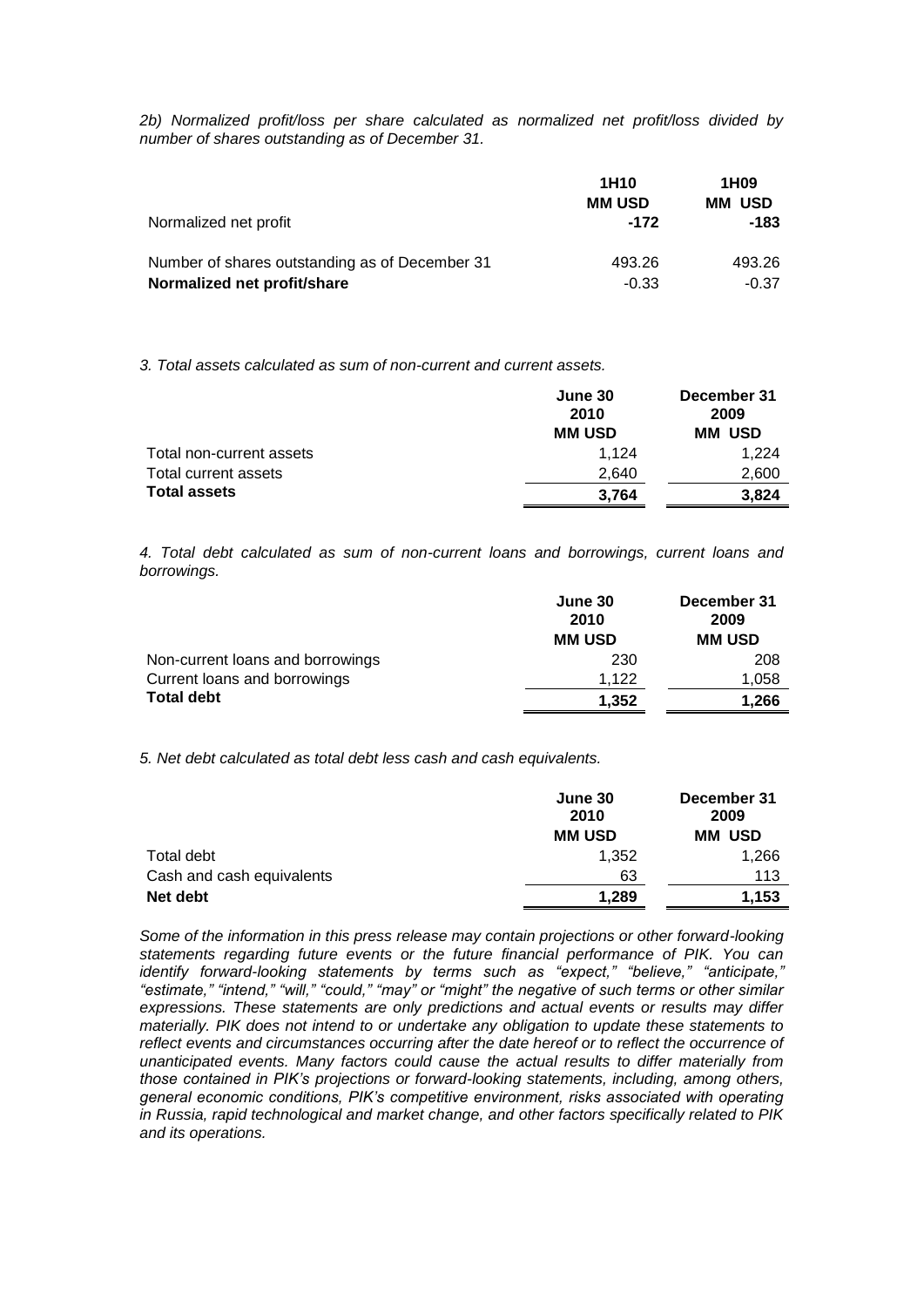# **Appendix Consolidated financial statements as of and for the year ended June 30 2010**

*Note: The Group's reporting currency is Russian roubles. However, for presentation purposes, these amounts were converted into US\$ using average RUB/US\$ exchange rate of the Central Bank of Russian Federation (1H10: 30.06; FY09: 31.68; 1H09: 33.05; FY08: 24.86) for the income statement and using RUB/US\$ exchange rate (30 June 2010: 31.20; 31 December 2009: 30.24; 31 December 2008: 29.38) for the balance sheet as of the date of reporting.*

*The full version of the IFRS financial statements is available on the Group's website at <http://www.pik-group.com/investors/financial-statements>*

### **Consolidated statement of financial position as of June 30 2010**

|                                                | <b>Six months</b>            | <b>Six months</b><br>ended 31 | <b>Six months</b>            | <b>Six months</b><br>ended 31 |
|------------------------------------------------|------------------------------|-------------------------------|------------------------------|-------------------------------|
|                                                | ended 30<br><b>June 2010</b> | <b>December</b><br>2009       | ended 30<br><b>June 2010</b> | <b>December</b><br>2009       |
|                                                | <b>MM RUB</b>                | <b>MM RUB</b>                 | <b>MM USD</b>                | <b>MM USD</b>                 |
| <b>ASSETS</b>                                  |                              |                               |                              |                               |
| <b>Non-current assets</b>                      |                              |                               |                              |                               |
| Property, plant and equipment                  | 9,738                        | 10,390                        | 312                          | 344                           |
| Intangible assets                              | 21,845                       | 22,072                        | 700                          | 730                           |
|                                                |                              |                               |                              |                               |
| Investments in equity accounted<br>investees   | 2,370                        | 3,460                         | 76                           | 114                           |
| Other investments                              | 1,100                        | 997                           | 35                           | 33                            |
| Deferred tax assets                            | 9                            | 86                            | 0                            | 3                             |
| <b>Total non-current assets</b>                | 35,062                       | 37,005                        | 1,124                        | 1,224                         |
|                                                |                              |                               |                              |                               |
| <b>Current assets</b>                          |                              |                               |                              |                               |
| Inventories                                    | 66,904                       | 63,677                        | 2,144                        | 2,105                         |
| Other investments                              | 326                          | 872                           | 10                           | 29                            |
| Income tax receivable                          | 103                          | 87                            | 3                            | 3                             |
| Trade and other receivables                    | 12,770                       | 10,598                        | 409                          | 350                           |
| Cash and cash equivalents                      | 1,967                        | 3,417                         | 63                           | 113                           |
| Assets held for sale                           | 310                          | 0                             | 10                           | 0                             |
| <b>Total current assets</b>                    | 82,380                       | 78,651                        | 2,640                        | 2,601                         |
| <b>Total assets</b>                            | 117,442                      | 115,656                       | 3,764                        | 3,824                         |
|                                                |                              |                               |                              |                               |
| <b>EQUITY AND LIABILITIES</b><br><b>Equity</b> |                              |                               |                              |                               |
| Share capital                                  | 30,843                       | 30,843                        | 989                          | 1,020                         |
| Additional paid-in capital                     | 20,082                       | 20,082                        | 644                          | 664                           |
| Reserve resulting from additional              |                              |                               |                              |                               |
| share issue                                    | $-28,506$                    | $-28,506$                     | $-914$                       | $-943$                        |
| Retained earnings                              | $-22,425$                    | $-17,294$                     | $-719$                       | $-572$                        |
| Total equity attributable to                   |                              |                               |                              |                               |
| equity holders of the Company                  | -6                           | 5,125                         | 0                            | 169                           |
| Non-controlling interests                      | 273                          | 555                           | 9                            | 18                            |
| <b>Total equity</b>                            | 267                          | 5,680                         | 9                            | 188                           |
| <b>Non-current liabilities</b>                 |                              |                               |                              |                               |
| Loans and borrowings                           | 7,166                        | 6,277                         | 230                          | 208                           |
| Trade and other payables                       | 312                          | 1,128                         | 10                           | 37                            |
|                                                |                              |                               |                              |                               |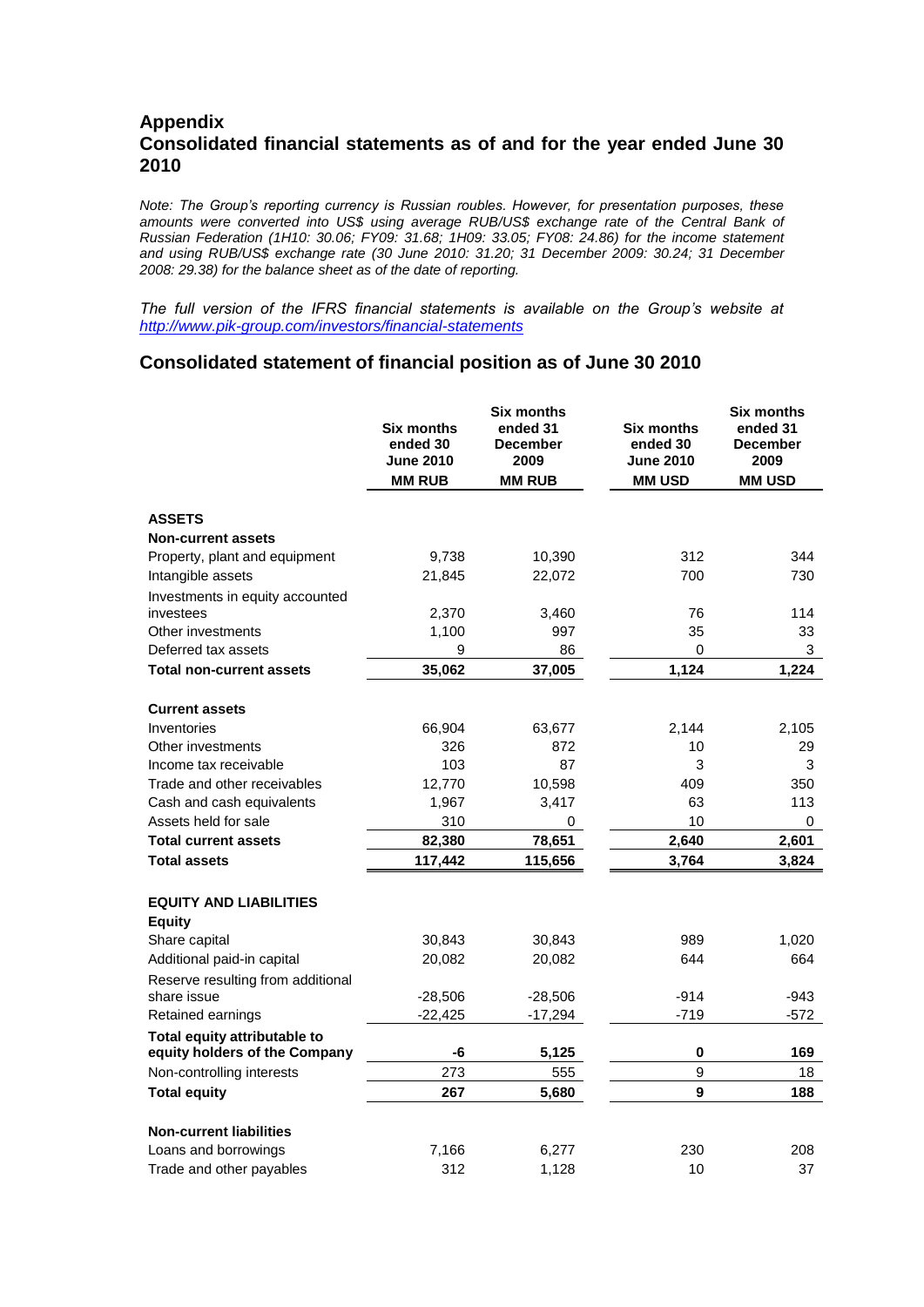| Deferred tax liabilities             | 4,128   | 5,170   | 132   | 171   |
|--------------------------------------|---------|---------|-------|-------|
| <b>Total non-current liabilities</b> | 11,606  | 12,575  | 372   | 416   |
| <b>Current liabilities</b>           |         |         |       |       |
| Loans and borrowings                 | 35,030  | 32,013  | 1,123 | 1,058 |
| Trade and other payables             | 69,243  | 63,528  | 2,219 | 2,101 |
| Provisions                           | 1,140   | 608     | 37    | 20    |
| Income tax payable                   | 156     | 1,252   | 5     | 41    |
| <b>Total current liabilities</b>     | 105,569 | 97,401  | 3,384 | 3,220 |
| <b>Total liabilities</b>             | 117,175 | 109,976 | 3,756 | 3,636 |
| <b>Total equity and liabilities</b>  | 117,442 | 115,656 | 3,764 | 3,824 |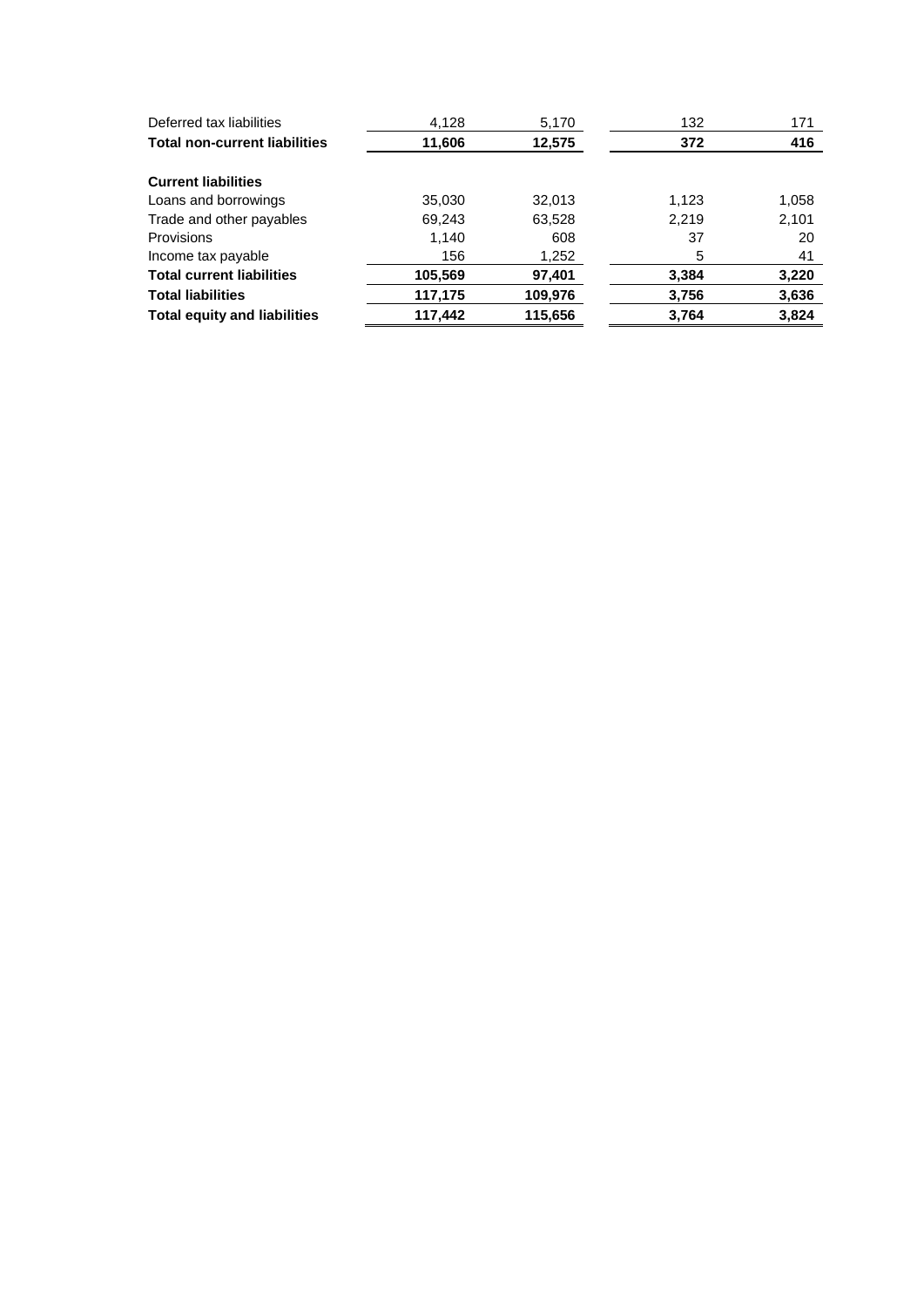## **Consolidated statement of comprehensive income for 6 months ended June 30 2010**

|                                                                   | <b>Six months</b><br>ended 30<br><b>June 2010</b> | <b>Six months</b><br>ended 30<br><b>June 2009</b> | <b>Six months</b><br>ended 30<br><b>June 2010</b> | <b>Six months</b><br>ended 30<br><b>June 2009</b> |
|-------------------------------------------------------------------|---------------------------------------------------|---------------------------------------------------|---------------------------------------------------|---------------------------------------------------|
|                                                                   | <b>MM RUB</b>                                     | <b>MM RUB</b>                                     | <b>MM USD</b>                                     | <b>MM USD</b>                                     |
| Revenue                                                           | 15,126                                            | 11,983                                            | 503                                               | 363                                               |
| Cost of sales                                                     | $-15,170$                                         | $-9,541$                                          | $-505$                                            | $-289$                                            |
| <b>Gross profit</b>                                               | $-44$                                             | 2,442                                             | $-1.5$                                            | 74                                                |
| Distribution expenses                                             | $-222$                                            | $-305$                                            | $-7$                                              | -9                                                |
| Administrative expenses                                           | $-1,780$                                          | $-2,201$                                          | $-59$                                             | -67                                               |
| Impairment losses and reversal of<br>impairment loss              | $-613$                                            | 285                                               | $-20$                                             | 9                                                 |
| Other income and expenses                                         | 79                                                | $-365$                                            | 3                                                 | $-11$                                             |
| Finance income                                                    | 211                                               | 243                                               | 7                                                 | $\overline{7}$                                    |
| Finance costs                                                     | $-4,283$                                          | $-6,502$                                          | $-142$                                            | $-197$                                            |
| Share of loss of equity accounted<br>investees, net of income tax | $-33$                                             | $-61$                                             | $-1$                                              | -2                                                |
| Loss before income tax                                            | $-6,685$                                          | $-6,464$                                          | $-222$                                            | $-196$                                            |
| Income tax credit                                                 | 1,514                                             | 317                                               | 50                                                | 10                                                |
| Loss and total comprehensive<br>income for the year               | $-5,171$                                          | -6,147                                            | $-172$                                            | $-186$                                            |
| Attributable to:                                                  |                                                   |                                                   |                                                   |                                                   |
| (Loss)/profit attributable to<br>shareholders of the Company      | $-5,131$                                          | $-6,031$                                          | $-171$                                            | $-182$                                            |
| (Loss)/profit attributable to<br>minority interest                | $-40$                                             | $-116$                                            | -1                                                | -4                                                |
| <b>Total comprehensive loss for</b><br>the year                   | $-5,171$                                          | $-6,147$                                          | $-172$                                            | $-186$                                            |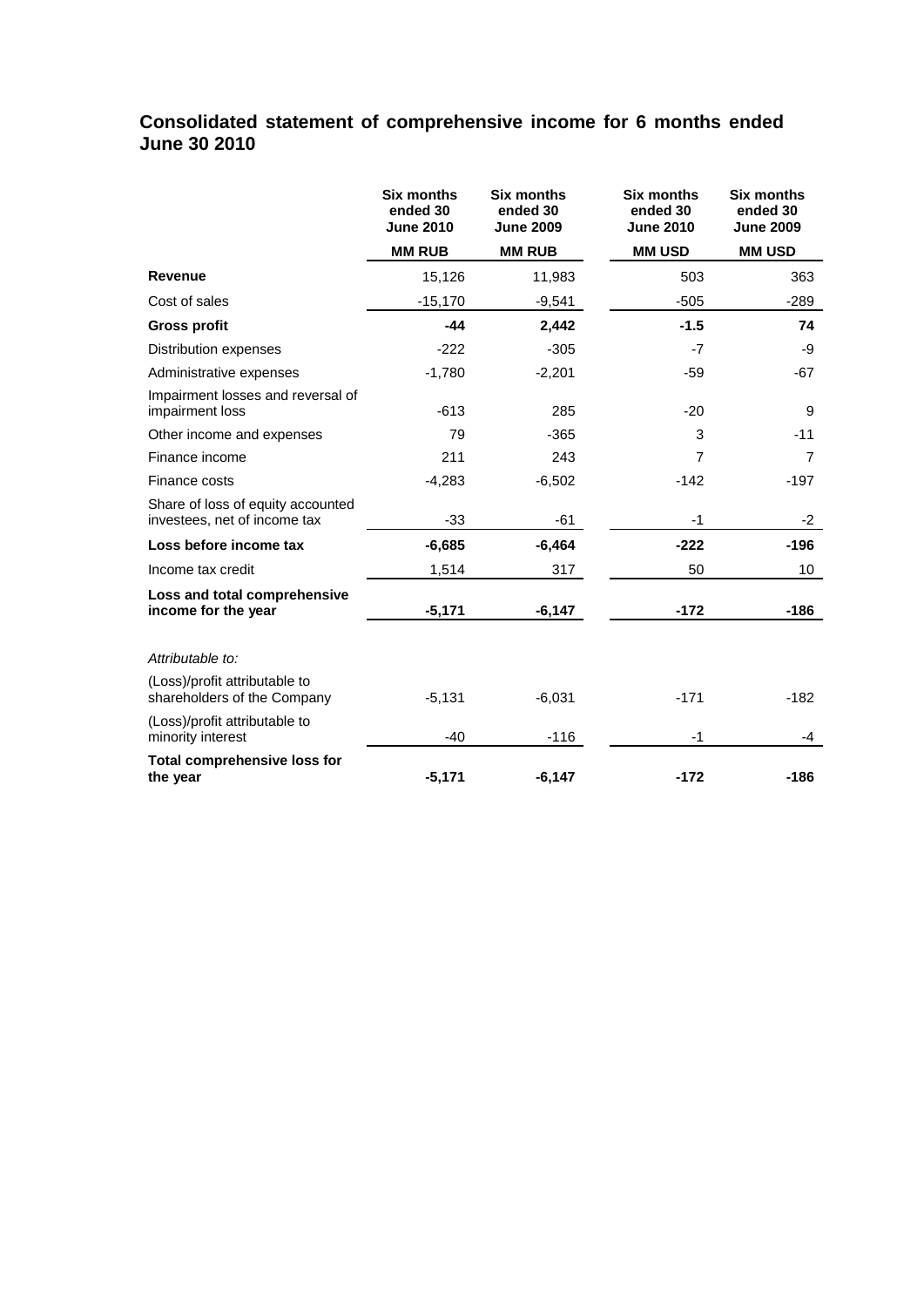# **Consolidated statement of cash flows for 6 months ended June 30 2010**

|                                                                                       | <b>Six months</b><br>ended 30<br><b>June 2010</b><br><b>MM RUB</b> | <b>Six months</b><br>ended 30<br><b>June 2009</b><br><b>MM RUB</b> | <b>Six months</b><br>ended 30<br><b>June 2010</b><br><b>MM USD</b> | <b>Six months</b><br>ended 30<br><b>June 2009</b><br><b>MM USD</b> |
|---------------------------------------------------------------------------------------|--------------------------------------------------------------------|--------------------------------------------------------------------|--------------------------------------------------------------------|--------------------------------------------------------------------|
| <b>OPERATING ACTIVITIES</b>                                                           |                                                                    |                                                                    |                                                                    |                                                                    |
| (Loss)/profit for the period<br>Adjustments for:                                      | $-5,171$                                                           | $-6,147$                                                           | -172<br>0                                                          | $-186$<br>0                                                        |
| Depreciation and amortisation<br>Foreign exchange loss, net                           | 383<br>472                                                         | 517<br>1,301                                                       | 13<br>16                                                           | 16<br>39                                                           |
| Loss on disposal of property,<br>plant and equipment                                  | -6                                                                 | $-16$                                                              | $\mathbf 0$                                                        | 0                                                                  |
| (Reversal of impairment loss)/<br>impairment loss on non-current<br>assets            | 613                                                                | $-285$                                                             | 20                                                                 | -9                                                                 |
| Share of loss of equity accounted<br>investees                                        | 33                                                                 | 61                                                                 | 1                                                                  | 2                                                                  |
| (Reversal of impairment)                                                              |                                                                    |                                                                    |                                                                    |                                                                    |
| /impairment of financial assets<br>Income from disposal of a                          | 0                                                                  | 323                                                                | $\mathbf 0$<br>$-11$                                               | 10                                                                 |
| subsidiary<br>Interest expense, including                                             | -331                                                               | 0                                                                  |                                                                    | 0                                                                  |
| penalties payable                                                                     | 3,283                                                              | 4,378                                                              | 109                                                                | 132                                                                |
| Interest income                                                                       | $-211$                                                             | $-243$                                                             | $-7$                                                               | $-7$                                                               |
| Income tax (credit)/expense                                                           | $-1,514$                                                           | $-317$                                                             | $-50$                                                              | $-10$                                                              |
| <b>Operating (loss)/profit before</b><br>changes in working capital and<br>provisions | $-1,921$                                                           | -428                                                               | -64                                                                | $-13$                                                              |
| (Increase)/ decrease in<br>inventories                                                | $-2,560$                                                           | 2,293                                                              | -82                                                                | 73                                                                 |
| (Increase)/ decrease in trade and<br>other receivables                                | $-2,116$                                                           | 376                                                                | -68                                                                | 12                                                                 |
| (Increase)/ decrease in trade and<br>other payables                                   | 5,052                                                              | $-2,287$                                                           | 162                                                                | -73                                                                |
| Decreased in provisions                                                               | 0                                                                  | 106                                                                | 0                                                                  | 3                                                                  |
| Cash flows from/(utilised in)<br>operations before income                             |                                                                    |                                                                    |                                                                    |                                                                    |
| taxes and interest paid                                                               | $-2,073$                                                           | 60                                                                 | -69                                                                | 3                                                                  |
| Income taxes paid                                                                     | $-32$                                                              | $-40$                                                              | -1                                                                 | $-1$                                                               |
| Interest paid                                                                         | $-1,852$                                                           | $-1,447$                                                           | $-62$                                                              | -44                                                                |
| Cash flows (utilised in)/from<br>operating activities                                 | $-3,957$                                                           | $-1,427$                                                           | $-131$                                                             | -42                                                                |
| <b>INVESTING ACTIVITIES</b>                                                           |                                                                    |                                                                    |                                                                    |                                                                    |
| Proceeds from disposal of                                                             |                                                                    |                                                                    |                                                                    |                                                                    |
| property, plant and equipment                                                         | 135                                                                | 19                                                                 | 4                                                                  | 1                                                                  |
| Interest received                                                                     | 14                                                                 | 231                                                                | 0                                                                  | $\overline{7}$                                                     |
| Acquisition of property, plant and<br>equipment                                       | $-81$                                                              | $-176$                                                             | -3                                                                 | -6                                                                 |
| Acquisition of development rights<br>and other intangible assets                      | 0                                                                  | $-249$                                                             | 0                                                                  | -8                                                                 |
| Acquisition of equity accounted<br>investees                                          | 0                                                                  | $-2,208$                                                           | 0                                                                  | $-71$                                                              |
| Acquisition of non-controlling<br>interests                                           | 0                                                                  | $-61$                                                              | 0                                                                  | $-2$                                                               |